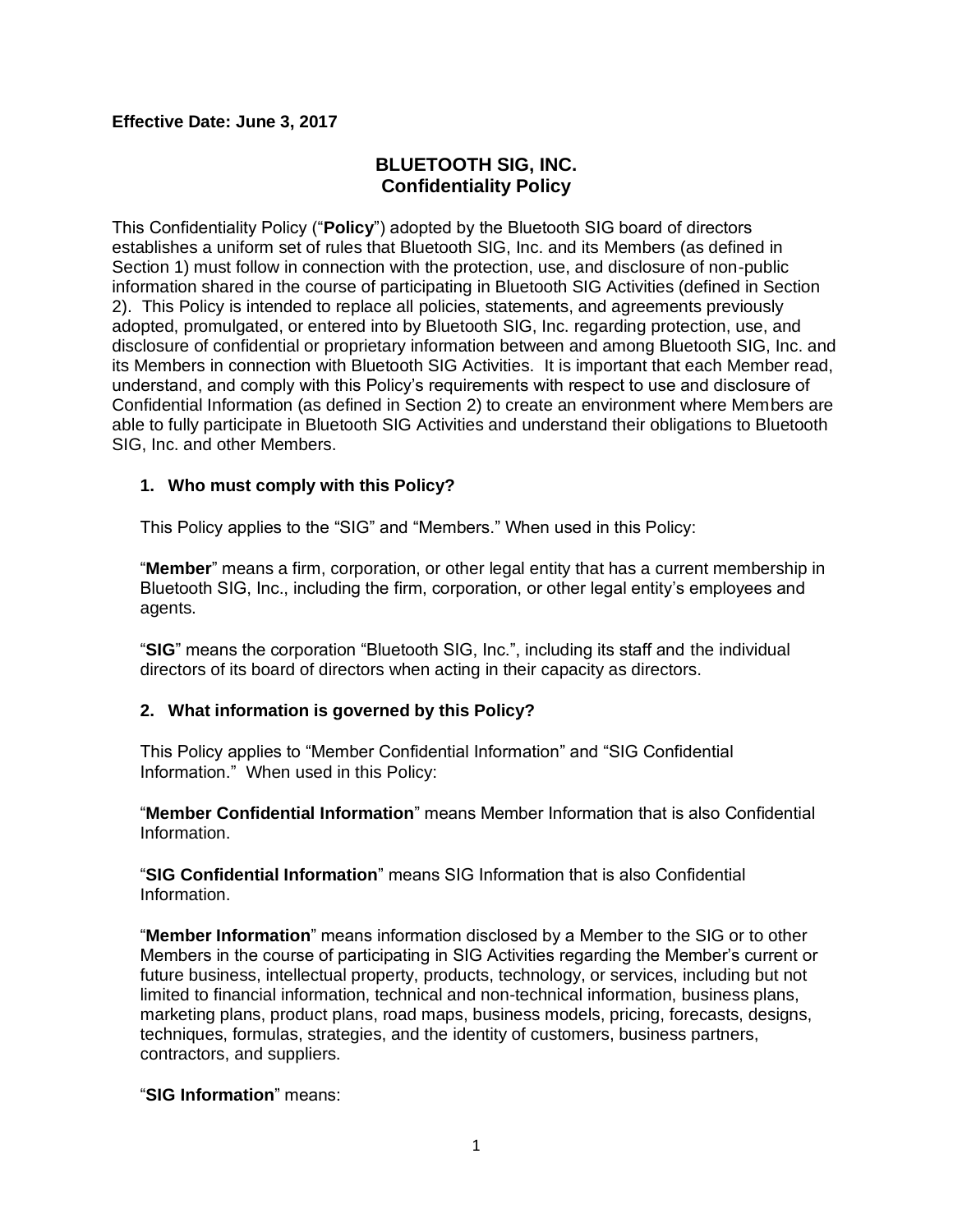- Information disclosed by the SIG (other than Member Information) to any Member in connection with the Member's participation in SIG Activities; and
- Information that is disclosed by Members (other than Member Information) in the course of participating in SIG Activities, including but not limited to all work product produced by Members and all feedback and suggestions regarding current and future Bluetooth specifications.

"**Confidential Information**" means non-public information that is marked "Confidential" or, if communicated orally, is: (a) identified as confidential prior to disclosure; and (b) within 30 days after the original date of disclosure, reduced to writing, marked "Confidential," and delivered to the recipient. Confidential Information does not include any information that:

- At the time of disclosure, is known by the recipient without an obligation of confidentiality;
- At the time of disclosure, is publicly available;
- After disclosure it becomes publicly available without a violation of this Policy;
- Is disclosed to the recipient by a third party that was not under an obligation of confidentiality; or
- Was independently developed by the recipient without the use of any Confidential Information.

"**SIG Activities**" means (a) in the case of the SIG, activities engaged in by the SIG as permitted by the Bylaws, and (b) in the case of a Member, activities engaged in by that Member in its capacity as a Member, including but not limited to participating in the Bluetooth Qualification Process, reporting errors to the SIG, recommending changes to SIG documents, or participating in activities within committees and working, study, expert, and other groups within the SIG.

## **3. Does this Policy apply to every disclosure of Confidential Information between the SIG and Members?**

No. This Policy does not apply when the SIG engages with a Member and the Member is not acting in its capacity as a SIG Member (such as, for example, when a Member is hired as a consultant or contractor to the SIG or is a vendor of products or services to the SIG).

#### **4. Is there any information that a Member should not share with the SIG or other Members?**

Yes. A Member must not share any information with the SIG or other Members if disclosure of information is prohibited by or would otherwise violate applicable laws or the SIG's Articles of Incorporation, Bylaws, or Policies, including the Bluetooth SIG Inc. General Rules [of Antitrust Compliance.](https://www.bluetooth.org/DocMan/handlers/DownloadDoc.ashx?doc_id=41773)

# **5. What must the SIG do to comply with this Policy?**

Except as set forth in the exceptions outlined in Section 9, for a period of 2 years following receipt of Member Confidential Information, the SIG must:

• Only use it in connection with SIG Activities;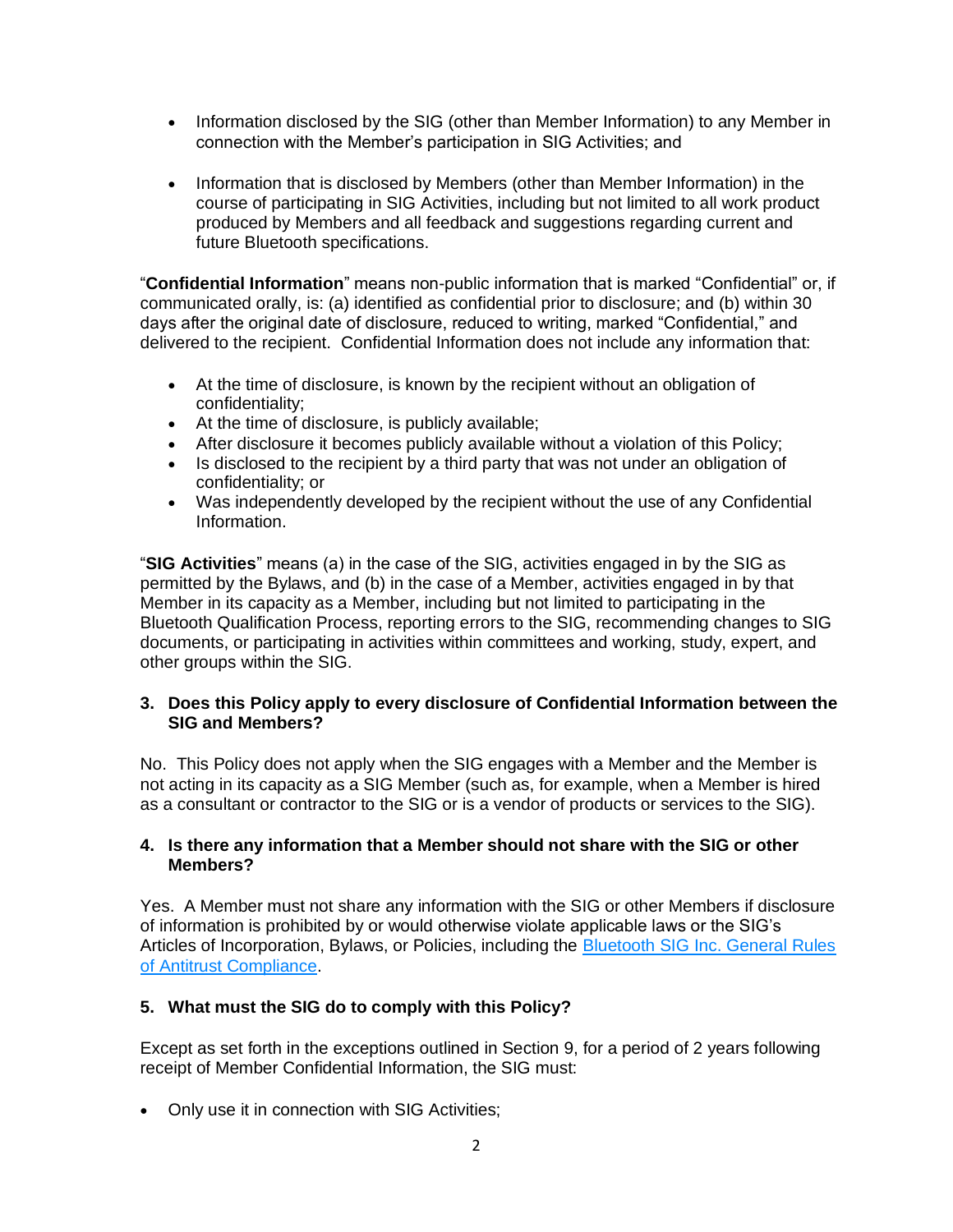- Use the same degree of care that it uses to protect its own Confidential Information to limit disclosure to the SIG and Members, but in no event will the SIG use less than a reasonable degree of care; and
- Not remove any "Confidential" or similar legends.

## **6. What must a Member do to comply with this Policy?**

Except as set forth in the exceptions outlined in Section 9, for a period of 2 years following receipt of SIG Confidential Information or Member Confidential Information of another Member, a Member must:

- Only use it in connection with SIG Activities;
- Use the same degree of care that it uses to protect its own Confidential Information to limit disclosure to the SIG and other Members, but in no event will the Member use less than a reasonable degree of care; and
- Not remove any "Confidential" or similar legends.

## **7. What happens if I am no longer a Member?**

If, for any reason, a Member's membership is terminated or a Member withdraws from the SIG, this Policy will continue to apply with respect to Confidential Information governed by this Policy that is disclosed and received by that Member prior to the date of withdrawal or termination.

## **8. Are any disclosures to non-members permitted?**

The SIG and Members may disclose Confidential Information when the disclosure is required to comply with applicable laws or an order of a court or government entity that has jurisdiction over the SIG or the Member, as applicable. The SIG and Members also may disclose Confidential Information to Affiliates (defined below), contractors, and legal and financial advisors, who:

- Have a need to know in connection with SIG Activities:
- Are notified of the confidential nature of the information; and
- Are bound to obligations of confidentiality that are at least as protective as this Policy.

When used in this Policy, "**Affiliate**" means any entity that meets the definition of "Affiliate" under SIG Bylaws.

## **9. Are there any exceptions to this Policy?**

Yes, there are a few situations where the general rules in Sections 4 and 6 of this Policy do not apply.

• **Committees and Groups**. A Member must limit disclosure of SIG Confidential Information and other Member Confidential Information that a Member receives in connection with a committee or group established by the SIG ("**Group Information**") to members with Promoter-level or Associate-level status, until the SIG makes the Group Information available to all Members with Adopter-level status (even if the period of time